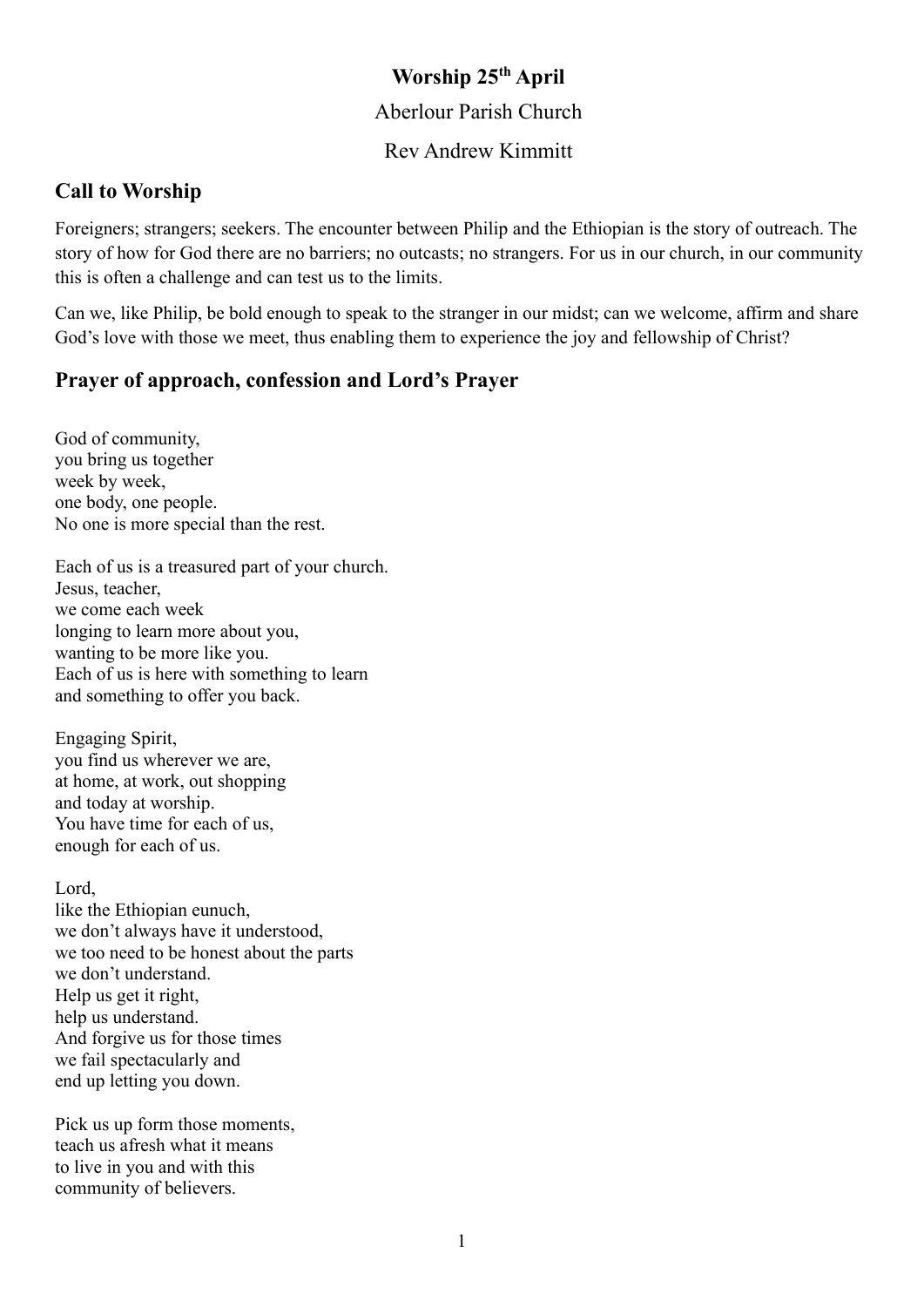Pick us up, dust us down and set us back on the right track. All this we pray in the name of Jesus who taught us to pray saying

Our Father who art in heaven, hallowed be thy name, thy kingdom come, thy will be done on earth as it is in heaven. Give us this day our daily bread and forgive us debts as we forgive our debtors and lead us not into temptation but deliver us from evil, for thine is the kingdom, the power and the glory forever. Amen.

### **Hymn CH4 624**

- 1 In Christ there is no east or west, in him no south or north, but one great fellowship of love throughout the whole wide earth.
- 2 In Christ shall true hearts everywhere their high communion find, his service is the golden cord close-binding human kind.
- 3 Come, brothers, sisters of the faith, whate'er your race may be : whoever does my Father's will is surely kin to me.
- 4 In Christ now meet both east and west, in him meet south and north, all Christ-like souls are one in him, throughout the whole wide earth.

John Oxenham, pseud. (1852–1941) William Arthur Dunkerley (1852–1941)*(alt.)*

Reproduced from *CH4* CD-ROM edition, number **624** Words: © Desmond Dunkerley. Used by permission.

### **Reading – Acts 8:26-39**

**<sup>26</sup>** Then an angel of the Lord said to Philip, "Get up and go toward the south to the road that goes down from Jerusalem to Gaza." (This is a wilderness road.) **<sup>27</sup>** So he got up and went. Now there was an Ethiopian eunuch, a court official of the Candace, queen of the Ethiopians, in charge of her entire treasury. He had come to Jerusalem to worship **<sup>28</sup>** and was returning home; seated in his chariot, he was reading the prophet Isaiah. **<sup>29</sup>** Then the Spirit said to Philip, "Go over to this chariot and join it." **<sup>30</sup>** So Philip ran up to it and heard him reading the prophet Isaiah. He asked, "Do you understand what you are reading?" **<sup>31</sup>** He replied, "How can I, unless someone guides me?" And he invited Philip to get in and sit beside him. **<sup>32</sup>** Now the passage of the scripture that he was reading was this: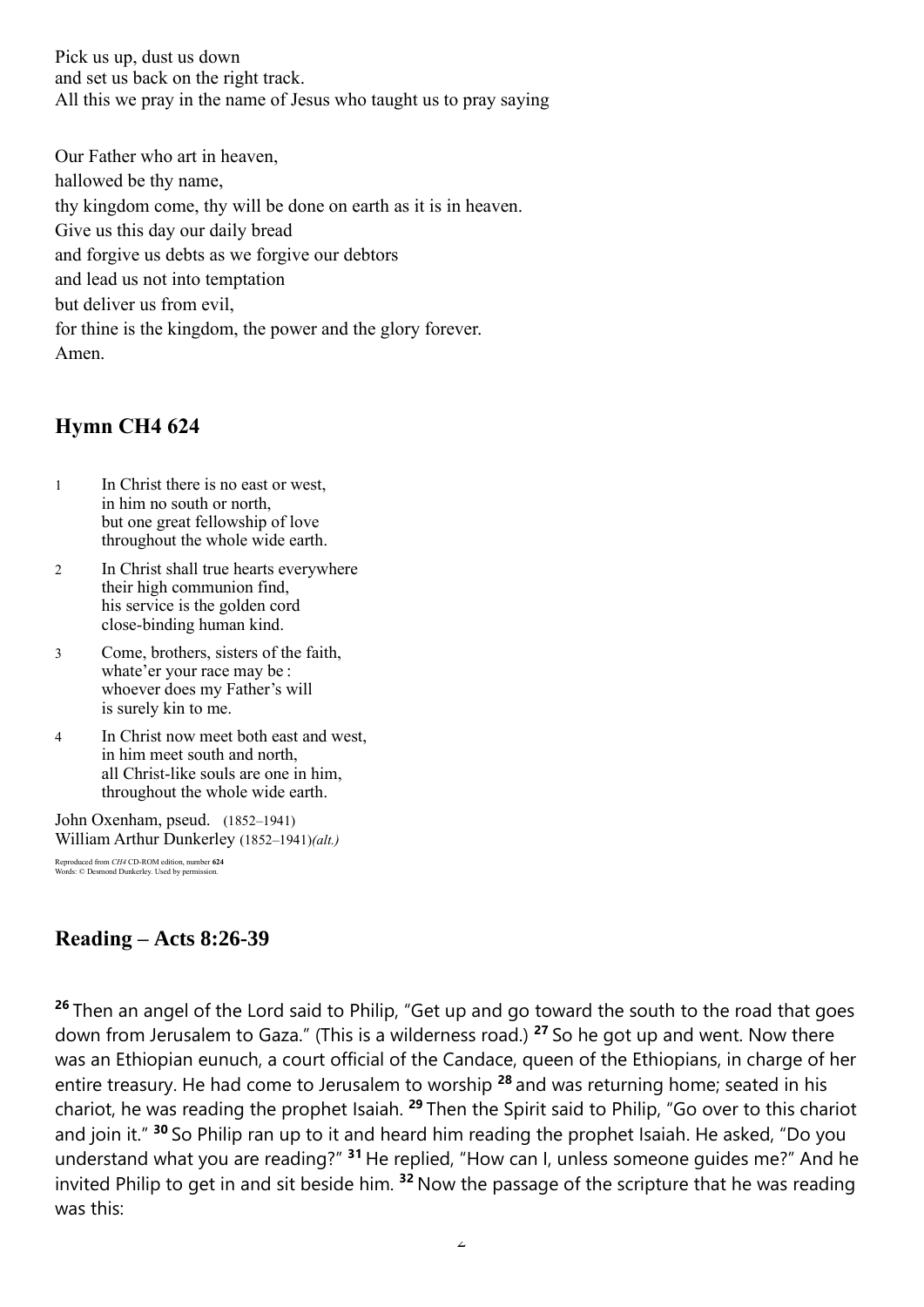"Like a sheep he was led to the slaughter, and like a lamb silent before its shearer, so he does not open his mouth. **<sup>33</sup>** In his humiliation justice was denied him. Who can describe his generation? For his life is taken away from the earth."

**<sup>34</sup>** The eunuch asked Philip, "About whom, may I ask you, does the prophet say this, about himself or about someone else?" **<sup>35</sup>** Then Philip began to speak, and starting with this scripture, he proclaimed to him the good news about Jesus. **<sup>36</sup>** As they were going along the road, they came to some water; and the eunuch said, "Look, here is water! What is to prevent me from being baptized?" **<sup>38</sup>** He commanded the chariot to stop, and both of them, Philip and the eunuch, went down into the water, and Philip baptized him. **<sup>39</sup>** When they came up out of the water, the Spirit of the Lord snatched Philip away; the eunuch saw him no more, and went on his way rejoicing.

#### **Reflection**

Last week I attended a conference that I'd be due to go on this time last year – indeed give a paper at last year- but was postponed. Odd how things that were postponed for a year -back then in the hope that everything would be normal – are still happening virtually in a climate that is anything but normal.

The conference was for the Society of Study of Theology, and is the largest conference for academic theology in the UK. I don't say that to 'big up' my being there – but because of the conference theme and two recurrent themes I heard from other folks' papers. The theme title was 'Theology at the borders' which was interpreted in vast numbers of ways: but -and this is the first thing I picked out over and over again – one really prominent focus was the around the question of how theology, how Christian thought, practice and the Church are called to be with those at the margins.

Our reading today is a reading about an encounter at the border.

It is a reading about the early church being at the margins.

The other theme that came up over and over again – was the idea of human bodies, and how our bodies act as ways of putting us one side or another of -often invisible- social borders. Whether through skin colour, and borders of race; or physical or cognitive disability – and borders of accessibility; or gender where the often standard ideas of society about what a 'man' is, and what a 'woman' is put up profound borders for many.

When we meet people, before we open our mouths to speak, our body – and other people's perception of it – places us in some way. And often 'inside' or 'outside' of some sort of social border.

Some of you know I've been struggling through a PhD while training for ministry – a PhD that is yet far from finished, but which thinks about what is means to be Human, in the context and experience of dementia. One of the things I'm convinced of is that understanding our humanity through the mind and its abilities is completely inadequate: and that focussing on the body a bit more helps us correct false ideas that in dementia people lose something essential to being human. Amidst memory loss and all the other tragedies of dementia, we never stop being the person that God made us, even if we forget who we are. And so whether it's dancing, or the tapping of feet to music, or joining in with hymns we've known since we were wee, or balloons or blowing bubbles or anything of the other things that our bodies find joy in – bodies hold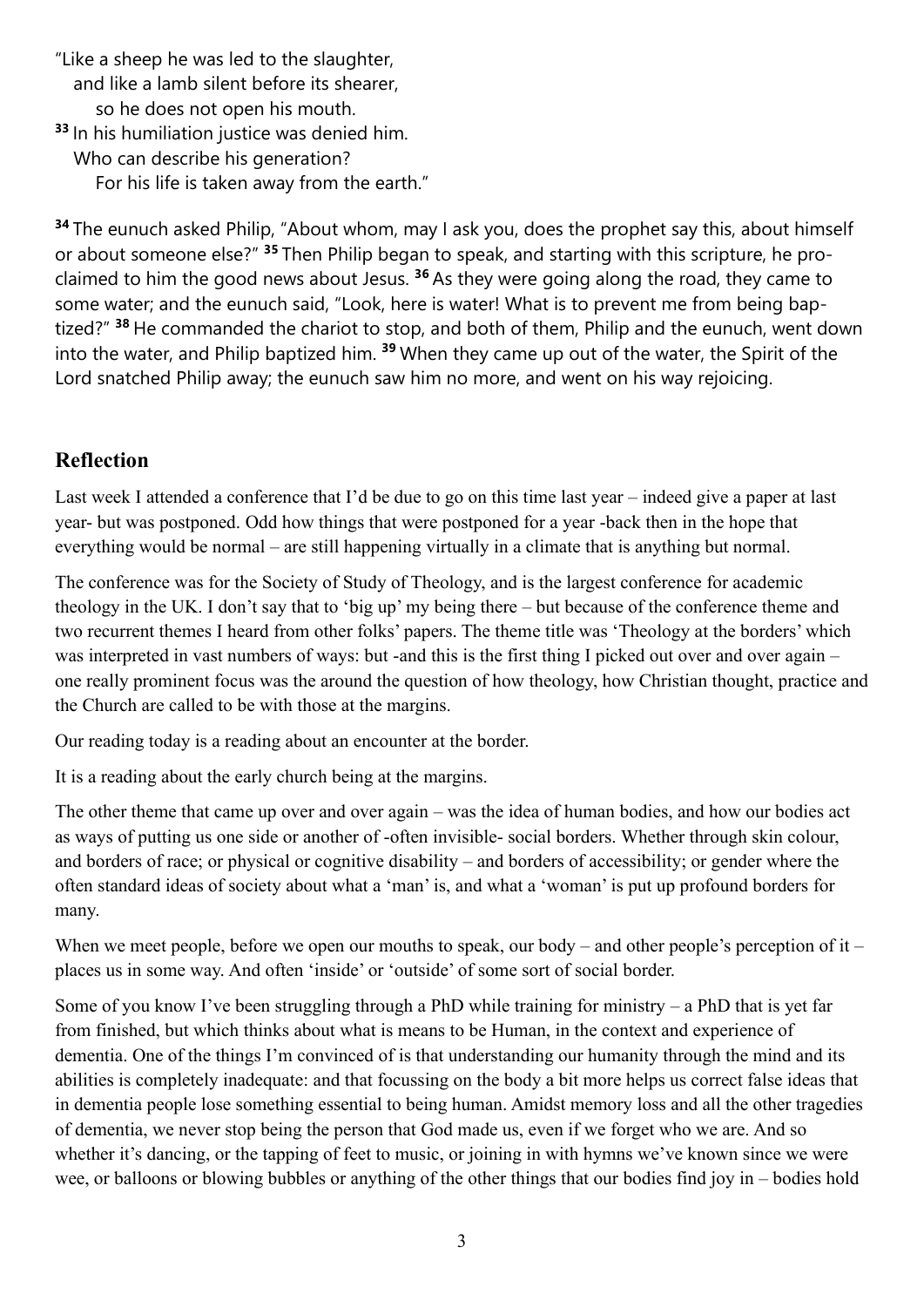a key to showing love when our minds are struggling. And of course that's true for everyone – not just those with dementia.

Given that bodies are so important; we turn to the story of our reading realising that the person Philip approaches on the chariot, is a person whose body has told a story about him his whole life.

#### The Ethiopian Eunuch.

We're told much about him: that he is a very important person in his homeland – in charge of the treasury of the Kandake. The Kandakes were warrior queens – heads of the Meroitic people whose lands were not where we call modern day Ethopia, but in the middle and higher courses of the Nile, South Egypt and Northern Sudan today. The Meroites were a matriarchal people the Kandake was the ruler– and an empire of many centuries whose achievements were at least as important as their northern neighbours the Eygptians. So this Eunuch is very important and has access to great wealth. We get a double hint at that because he's carrying and reading a scroll of the prophet Isaiah. Scrolls, books, writing of any kind, were among the most prized and expensive items of the day. The time and labour involved made them exclusive objects – and not normally the sort of thing you just carry in a chariot.

And we're told he was returning from worshipping in Jerusalem. So there is a good chance he was a Jew; or at least a seeker – who wanted to worship the One God of Jerusalem.

But he was also An Ethiopian Eunuch.

He was black. Which marked him out as 'different' – again his body speaking for him.

And he was a Eunuch. Which also would have been obvious visually: his castration would have denied him a male puberty, so he'd be shorter than other men, slighter – without the broadening out of puberty – and unlike the default for men of the time, he would be unable to grow a beard. When he spoke, his voice would be unbroken. His body spoke for him.

And he'd been to the Temple in Jerusalem. A Temple which divided genders, and which had a special area, nearer the Holy of Holies, for men only. The Eunuch would not be allowed in that area.

This is a man whose body singles him out as different. As on the margins – despite his wealth and social status – this was a man who knew well what it was not to fit in. His path through life, while no doubt surrounded by people, and people who were eager to do his bidding – was likely lonely. There would be very few others who would know what it was like to be him; it's lonely at the top – and he was at the top – it's lonely when you're different – and he was different; it's lonely when folk don't understand you – and people didn't understand his story.

And yet God – through the Holy Spirit directing Philip come alongside this man. God directs Philip to show this man love and kindness and tolerance. God directs Philip to make it clear that God is for him: God is on the side of the 'outsider'; Jesus lived, and died, and rose again for those whose bodies mark them out as different.

And let's not forget that the bodily differences this Ethiopian Eunuch bore, came with danger. We know that those who stick out from the crowd, often find that the crowd moves against them. Discrimination, Abuse, Violence, Isolation. There's only so much wealth and status can protect you from, I'd guess he knew all of these far too well.

He certainly would today. Discrimination, Abuse, Violence and Isolation are the experiences of untold numbers of people who – like our guy – exist in a racial minority; or in a minority of gender expression.

We live in a world where it's necessary to say, and say out loud and with our actions over and over again that Black Lives Matter. Because the experiences of Black folk -in the US but also in the UK and Scotland – is of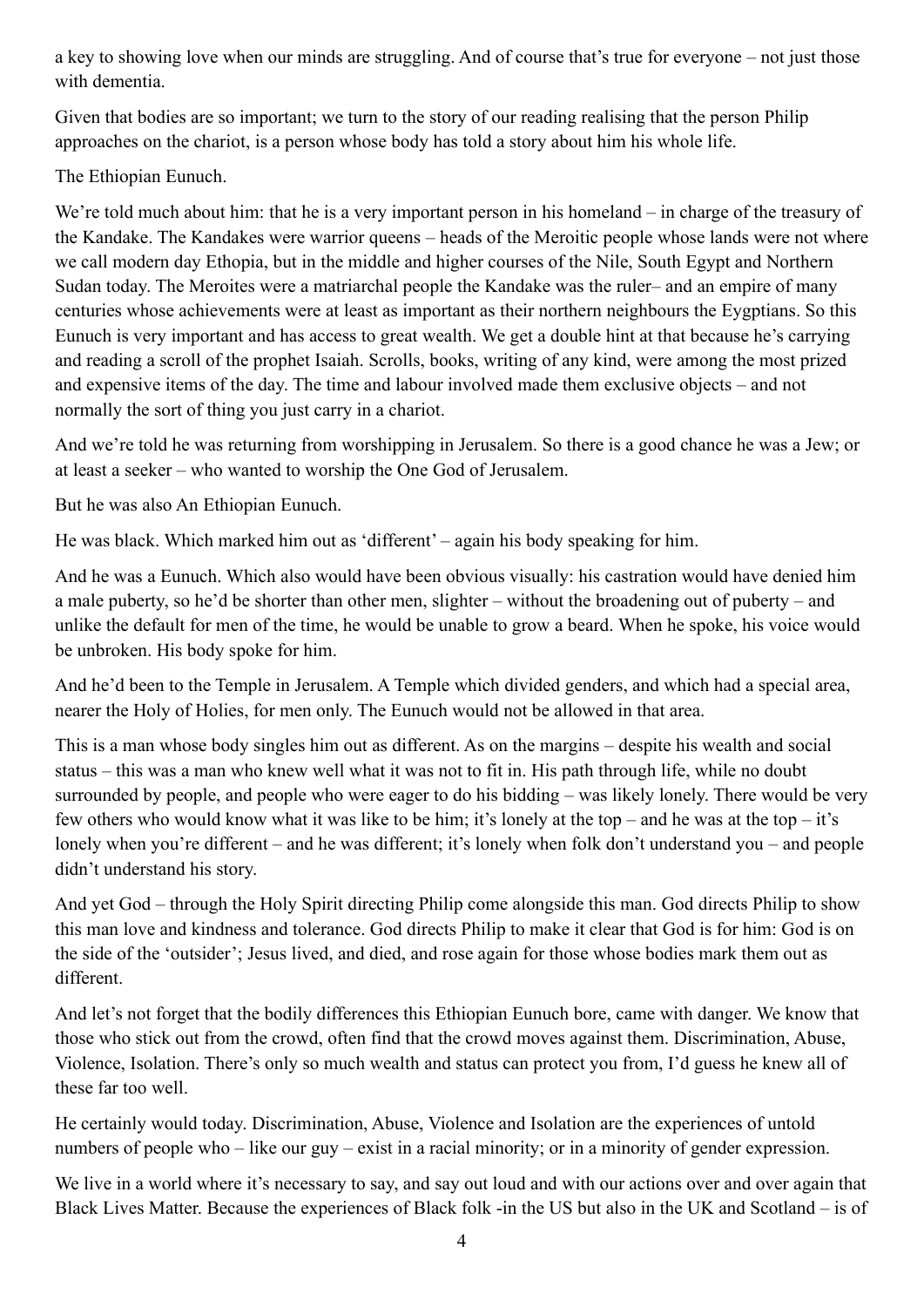a society that treats them as if they don't matter. This week saw the conviction of the murderer of George Floyd, the conviction of a police officer whose racism and unconstrained power made it possible for an innocent man to be killed. And very nearly for that murder to happen with impunity. In this same week in the UK it has been Stephen Lawrence day: where the inquest into the police's handling of the racist murder of tennage Stephen Lawrence found the entire MET police to be 'insitutionally racist'. In Scotland, Sheku Bayoh lost his life in while in police custody in Kirkcaldy. There remains an open government inquest into the circumstance of his death. These are not isolated incidents, and these are deaths which are the tragic peak of an iceberg that runs deep in terms of the Discrimination, Abuse and violence that black – and indeed, all folk of minosrity ethnic backround - experience.

And that's before touching the gender aspect of identity. Our inherited social conceptions of gender are wrong if they imagine there is binary where there is one thing called 'woman' with one set of behaviours, roles, and ways-of being; and another thing called 'man' with one other set of behaviours, roles, and ways of being.

There has never been a point in human history where it has been like that. There may have been a dominant majority understanding of a binary for long stretches of time: but even within that the roles, behaviours, and expectations of men and women have changed drastically- in our reading, against a world of male emperors and kings, the Kandakes were warrior women, heads of their tribes and empire.

And there have always been folk who don't fit in those two boxes. In our reading that's the Eunuch: male in terms of the organs he was born with: but going on to live a life which didn't fit with the normal expectation of 'male' – who would be denied access to worship god with the men at Jerusalem.

Today there are people who don't fit neatly into two boxes called male and female. There are those whose gender doesn't fit with the organs they were born with; there are those who don't identity as male or female. The lives of transgender and non-binary folk – are hopefully, today, less difficult than they once were: there is at least more space and understanding in society today than there was even 10 years ago. But the experiences of many remain dominated by Discrimination, Abuse, Violence and Isolation.

Just as Philip was called alongside the Ethiopian Eunuch to make plain the love of God for him; we as Christ's body today, are called alongside those whose bodies tell a story of difference, and the Holy Spirit demands of us to make the love of Christ real for them.

All bodies find their home in Christ's body.

There is a tragedy and a joy in how the story of Philip and the Ehtipain eunuch ends.

After hearing Philip proclaim the good news about Jesus, the Eunuch says: "Look here is water! What is to prevent me being baptised?"

The phrasing of this question tells the story of the tragedy. He doesn't ask: Can I be baptised? Will you baptise me? It's not a direct question. It's: What is to prevent me…?

This is a man who has been told his whole life exactly what is to prevent him doing this or doing that. He is returning from worshipping at Jersusalem, where presumably some temple official told him exactly what prevented him entering closer to the Holy of Holies.

There is a resignation, and an expectation behind his question to Philip. He expects Philip to tell him why, sure God lloves him, but no – no you can't have baptism. There is a lifetime of stories of discrimination behind the way the Eunuch asks.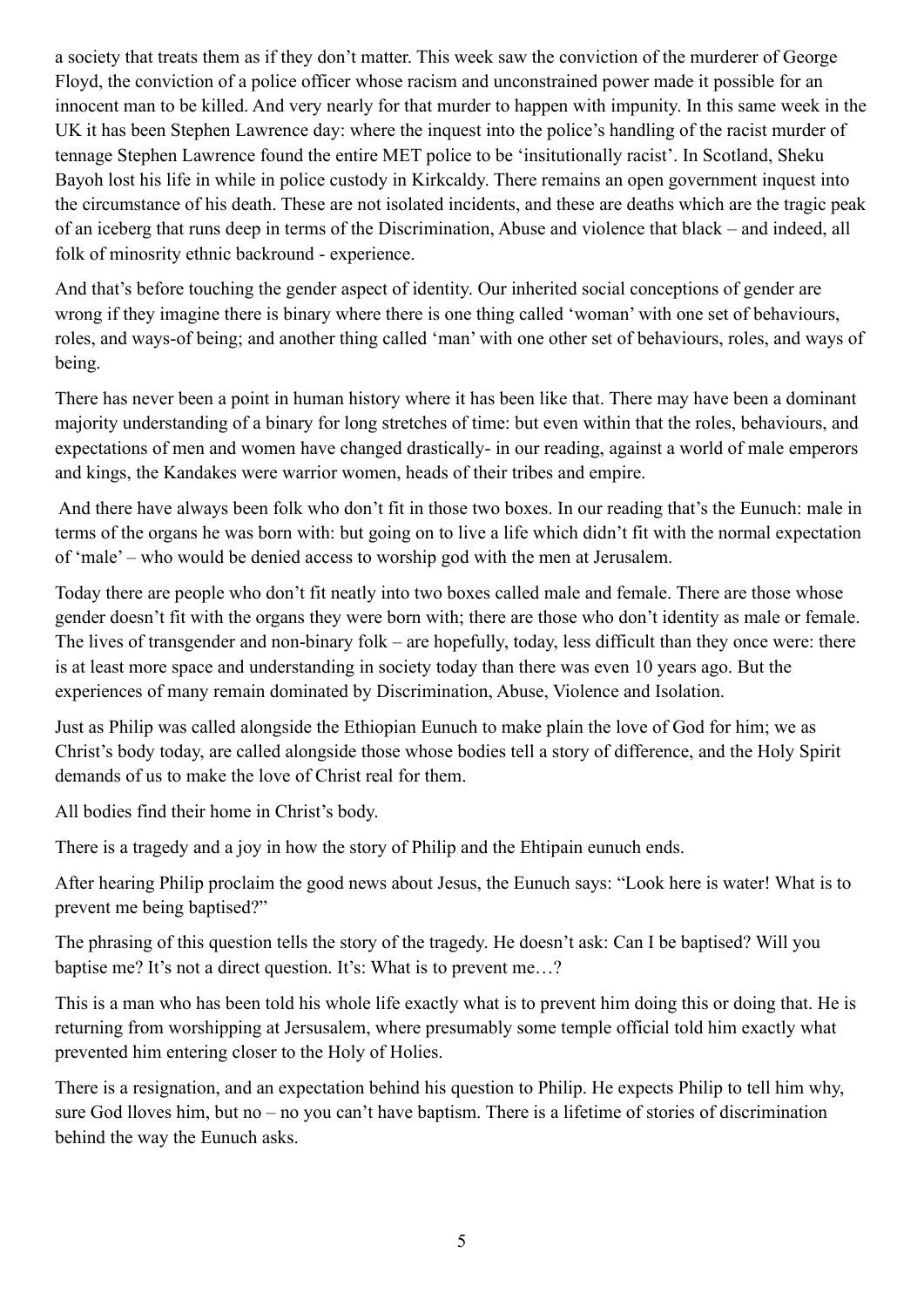Today, those who have lives in common with the Ethiopian eunuchs, know something similar. Folk who come to the church, and ask us, with that same sense of half-hope, half resignation to having the door shut in their face again:

What is to prevent me being married? What is to prevent me becoming a minister? An Elder? What is to prevent me living out the faith in my God the way I have been called?

Is it because my body is different?

In many parts of our of our church, in many parts of the world, the answer is yes – we are excluding you because your body is different.

And we have to ask ourselves: How comfortable are we with that?

Or to rephrase – because for those of us with so-called 'normal' bodies, we are probably just as 'comfortable' either way: How do we live with ourselves knowing that there are things and places we have access to that those who are 'different' don't?

Too many tragedies today that echo the tragedy behind the Eunuch's questions.

All bodies find their home in Christ's body.

I said there was tragedy, but also that there is a joy too.

Philip baptised the Eunuch.

And another child of God received the riches of heaven and went away rejoicing.

We must be the Philips of the world. We must, guided by the Holy Spirit, be those who in word and action bring joy to those who have known the tragedy of discrimination, abuse, violence and Isolation.

We must proclaim the good news of Jesus – in word and action – in welcome and embrace of love – to anyone who asks us: "What is to prevent me…."

Where there are barriers that prevent… we must act to break them down.

Because nothing that prevents a child of God living their faith is of God.

All bodies find their home in Christ's body.

Amen

### **Hymn CH4 544**

- 1 When I needed a neighbour, were you there, were you there ? When I needed a neighbour, were you there? *And the creed and the colour and the name won't matter, were you there ?*
- 2 I was hungry and thirsty, were you there, were you there ? I was hungry and thirsty, were you there ?
- 3 I was cold, I was naked, were you there, were you there ? I was cold, I was naked, were you there ?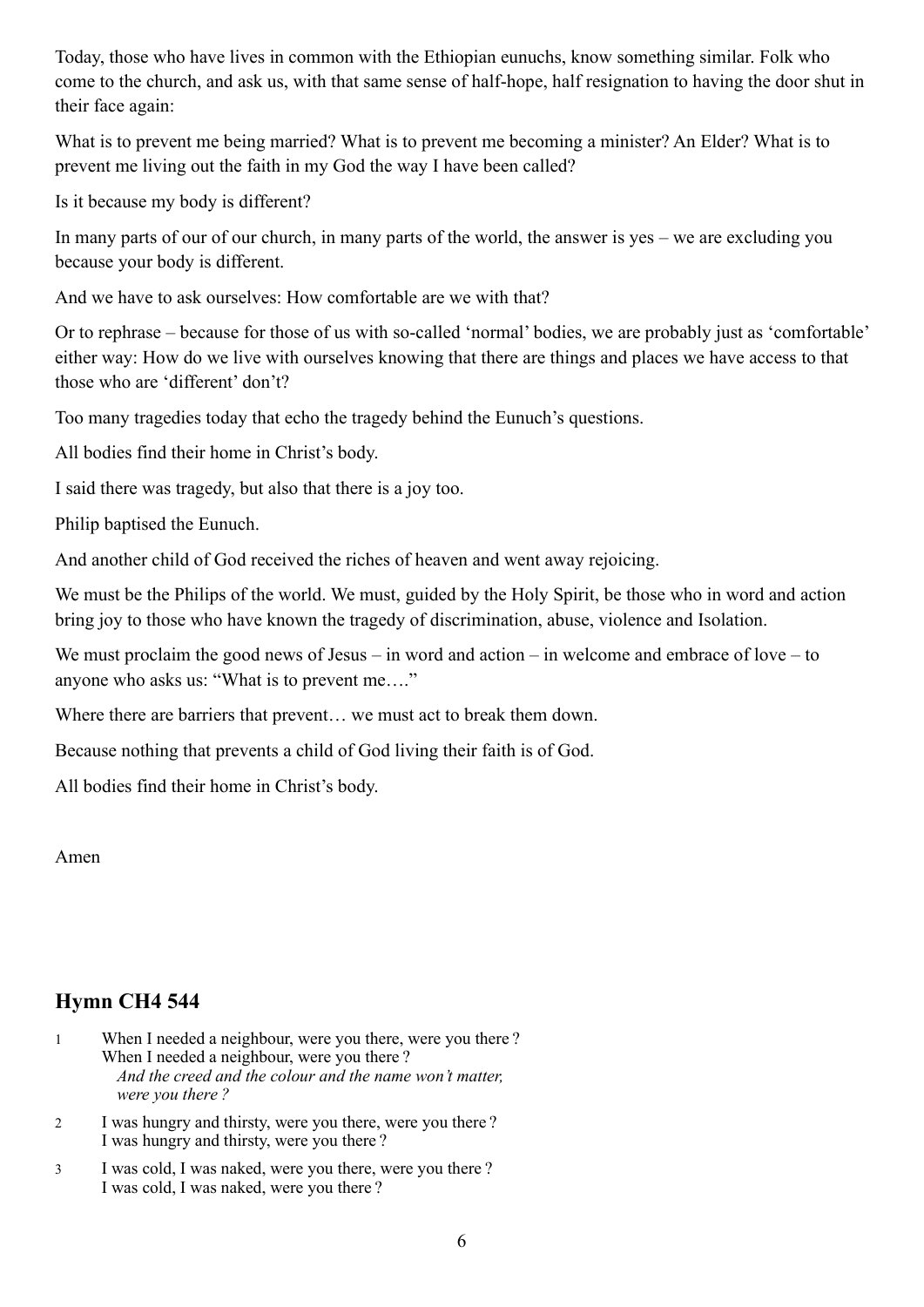- 4 When I needed a shelter, were you there, were you there ? When I needed a shelter, were you there ?
- 5 When I needed a healer, were you there, were you there ? When I needed a healer, were you there ?
- 6 Wherever you travel I'll be there, I'll be there, wherever you travel I'll be there. *And the creed and the colour and the name won't matter, I'll be there.*

Sydney Bertram Carter (1915–2004)

Reproduced from *CH4* CD-ROM edition, number **544** Words and Music: © 1965, Stainer & Bell Ltd, PO Box 110, Victoria House, 23 Gruneisen Road, London N3 1DZ

#### **Prayers for others and ourselves**

Lord, life can be hard, it can be confusing. It can be hurtful and nasty, fearful and terrible, tiring and just plain ghastly.

Lord we could give up but we don't. Because we know that life can be good, it can be fun and beautiful, it can be joyous and full, full of love and happiness.

Oh that it could be like this for everyone.

So today we pray for those who find life hard that they may find some clear way through the difficulties they face.

We pray for those for whom life is full of hurtful words and nastiness. May people learn to be less hurtful and nasty.

We pray for those who live in fear and in terrible conditions. May a way be found for all to live in peace and in comfort.

We pray for those for whom life Is tiring and ghastly. May respite from the toil they experience be found in the support of others.

May we find ways of reaching out like Philip